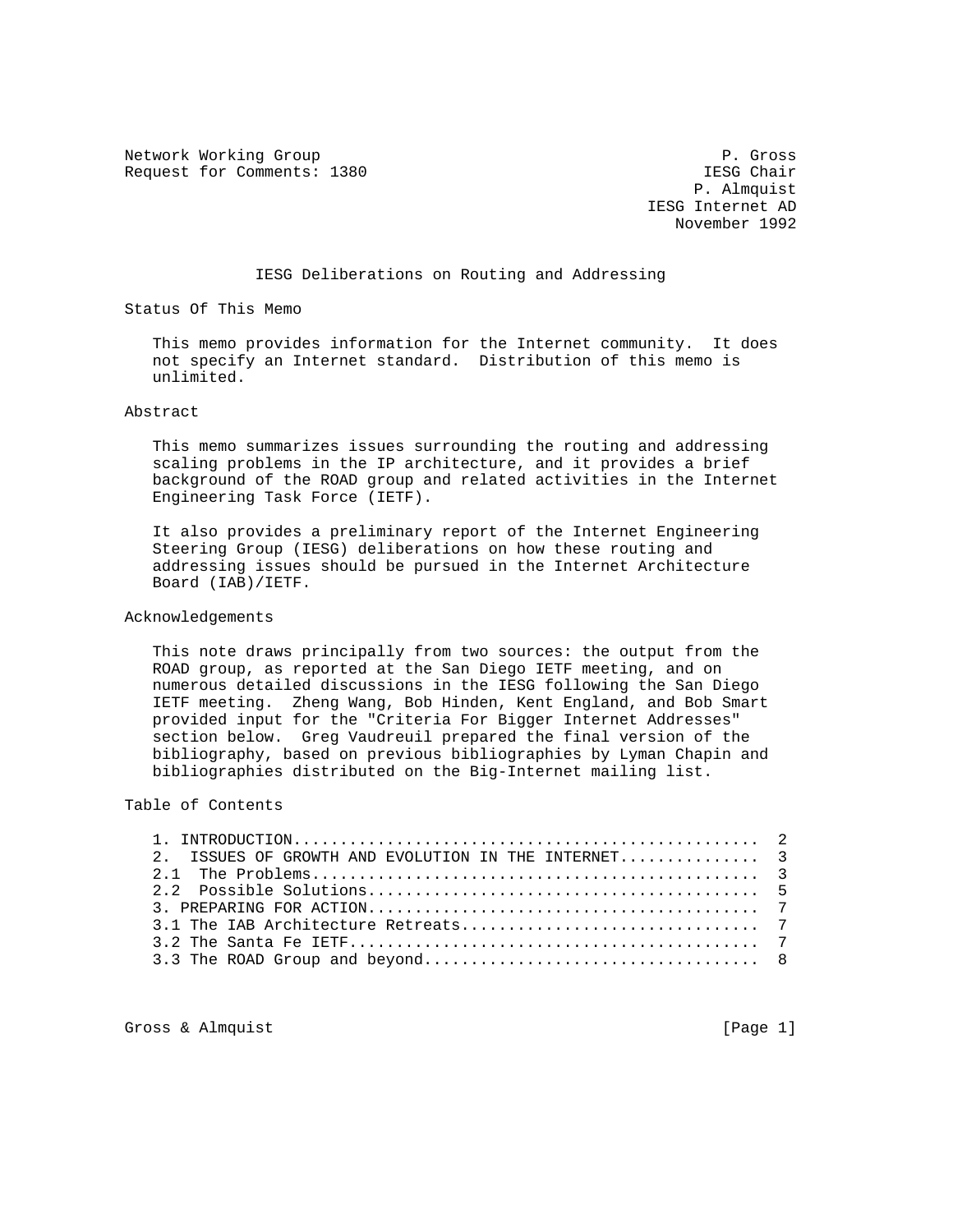| 4. SETTING DIRECTIONS FOR THE IETF 10                        |  |
|--------------------------------------------------------------|--|
| 4.1 The Need For Interim Solutions 10                        |  |
|                                                              |  |
| 4.3 A Solution For Routing Table Explosion -- CIDR 12        |  |
| 4.4 Regarding "IP Address Exhaustion" 13                     |  |
| 4.5 Milestones And Timetable For Making a Recommendation for |  |
|                                                              |  |
|                                                              |  |
| Appendix A. FOR MORE INFORMATION 16                          |  |
| Appendix B. INFORMATION AND SELECTION CRITERIA FOR "BIGGER   |  |
|                                                              |  |
|                                                              |  |
|                                                              |  |
| Authors'                                                     |  |
|                                                              |  |

### 1. INTRODUCTION

 It seems unlikely that the designers of IP ever imagined at the time what phenomenal success the Internet would achieve. Internet connections were initially intended primarily for mainframe computers at sites performing DARPA-sponsored research. Now, of course, the Internet has extended its reach to the desktop and is beginning to extend into the home. No longer the exclusive purview of pure R&D establishments, the Internet has become well entrenched in parts of the corporate world and is beginning to make inroads into secondary and even primary schools. While once it was an almost exclusively U.S. phenomenon, the Internet now extends to every continent and within a few years may well include network connections in every country.

 Over the past couple of years, we have seen increasingly strong indications that all of this success will stress the limits of IP unless appropriate corrective actions are taken. The supply of unallocated Class B network numbers is rapidly dwindling, and the amount of routing information now carried in the Internet is increasingly taxing the abilities of both the routers and the people who have to manage them. Somewhat longer-term, it is possible that we will run out of host addresses or network numbers altogether.

 While these problems could be avoided by attempting to restrict the growth of the Internet, most people would prefer solutions that allow growth to continue. Fortunately, it appears that such solutions are possible, and that, in fact, our biggest problem is having too many possible solutions rather than too few.

 This memo provides a preliminary report of IESG deliberations on how routing and addressing issues can be pursued in the IAB/IETF.

Gross & Almquist [Page 2]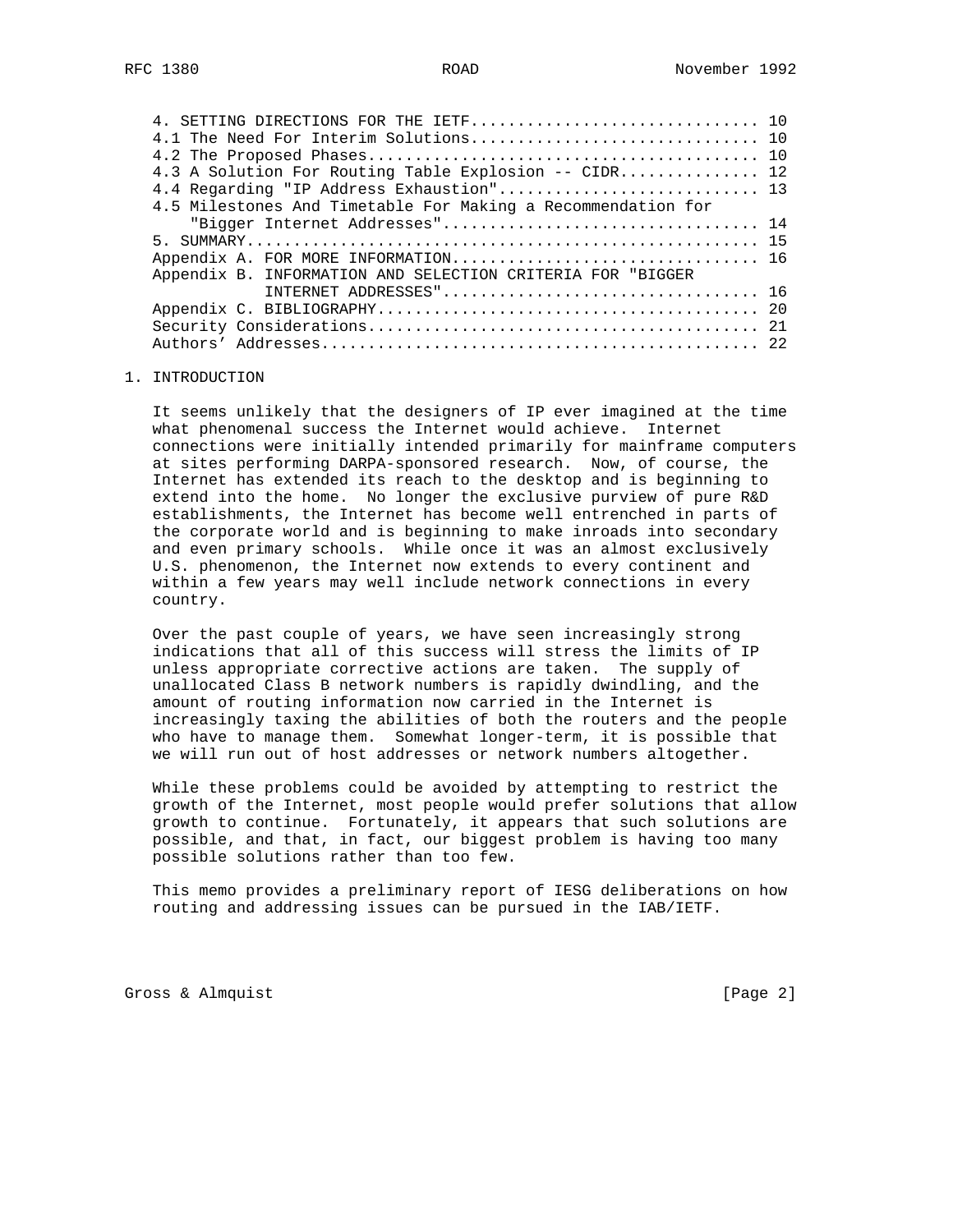In following sections, we will discuss in more detail the problems confronting us and possible approaches. We will give a brief overview of the ROAD group and related activities in the IETF. We will then discuss possible courses of action in the IETF. Ultimately, the IESG will issue a recommendation from the IESG/IETF to the IAB.

- 2. ISSUES OF GROWTH AND EVOLUTION IN THE INTERNET
- 2.1 The Problems

The Internet now faces three growth-related problems:

- Class B network number exhaustion Routing table explosion
- IP address space exhaustion
- 2.1.1 Class B Network Number Exhaustion

 Over the last several years, the number of network numbers assigned and the number of network numbers configured into the Merit NSFnet routing database have roughly doubled every 12 months. This has led to estimates that, at the current allocation rate, and in the absence of corrective measures, it will take less than 2 years to allocate all of the currently unassigned Class B network numbers.

 After that, new sites which wished to connect more than the number of hosts possible in a single Class C (253 hosts) would need to be assigned multiple Class C networks. This will exacerbate the routing table explosion problems described next.

2.1.2. Routing Table Explosion

 As the number of networks connected to the Internet has grown, the amount of routing information that has to be passed around to keep track of them all is likewise growing. This is leading to two types of problems.

Hardware and Protocol Limits

 Routing protocols must pass around this information, and routers must store and use it. This taxes memory limits in the routers, and can also consume significant bandwidth when older routing protocols are used, (such as EGP and RIP, which were designed for a much smaller number of networks).

 The limits on the memory in the routers seem to be the most pressing. It is already the case that the routers used in the MILNET are incapable of handling all of the current routes, and most other

Gross & Almquist [Page 3]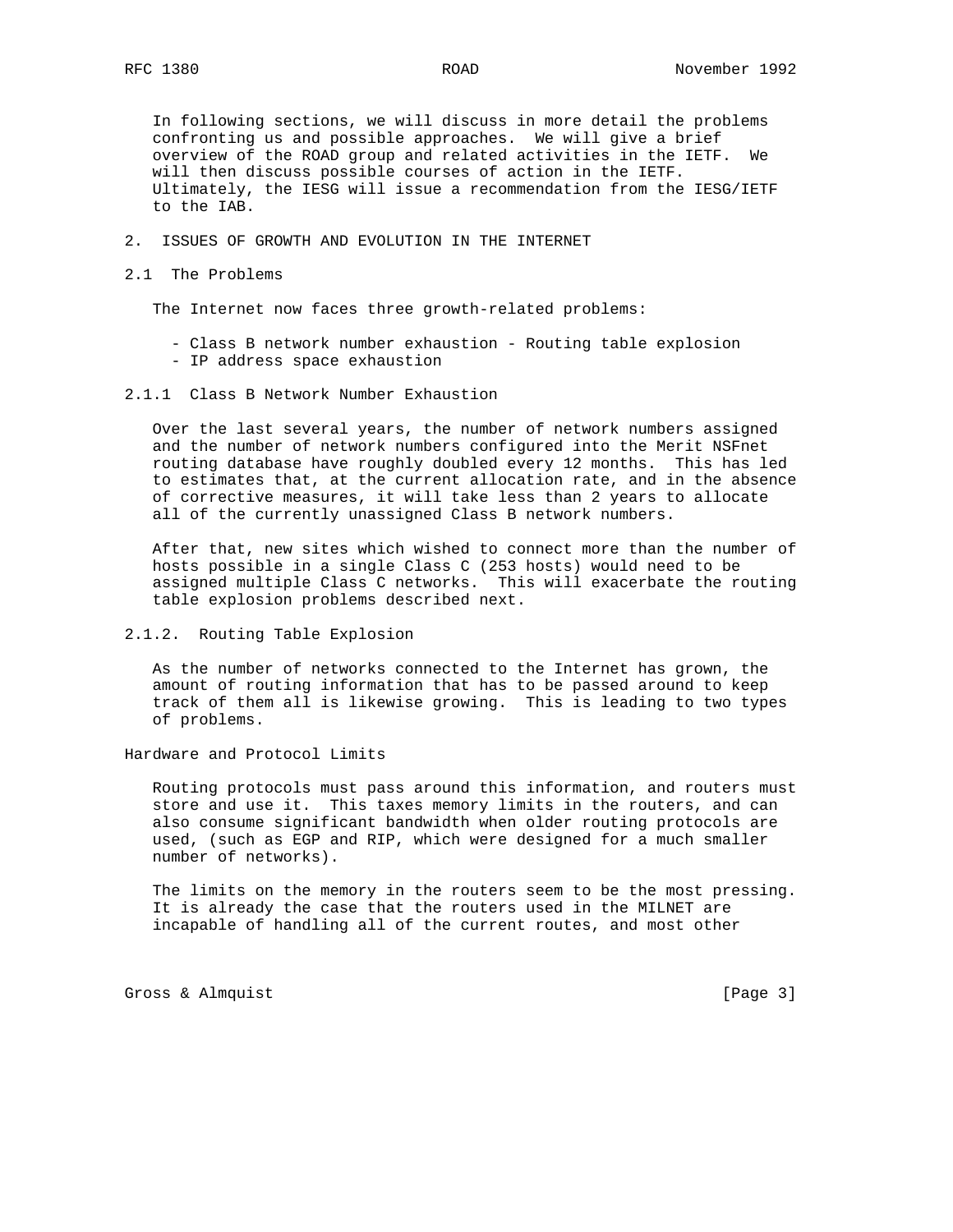service providers have found the need to periodically upgrade their routers to accommodate ever larger quantities of routing information. An informal survey of router vendors by the ROAD group estimated that most of the currently deployed generation of high-end routers will support O(16000) routes. This will be probably be adequate for the next 12 to 18 months at the current rate of growth. Most vendors have begun, or will soon begin, to ship routers capable of handling O(64000) routes, which should be adequate for an additional two years if the above Class B Network Number Exhaustion problem is solved.

### Human Limits

 The number of routes does not merely tax the network's physical plant. Network operators have found that the inter-domain routing protocol mechanisms often need to be augmented by a considerable amount of configuration to make the paths followed by packets be consistent with the policies and desires of the network operators. As the number of networks increases, the configuration (and the traffic monitoring to determine whether the configuration has been done correctly) becomes increasingly difficult and time-consuming.

 Although it is not possible to determine a number of networks (and therefore a time frame) where human limits will be exceeded, network operators view this as a significant short-term problem.

## 2.1.3. IP Address Exhaustion

 If the current exponential growth rate continues unabated, the number of computers connected to the Internet will eventually exceed the number of possible IP addresses. Because IP addresses are divided into "network" and "host" portions, we may not ever fully run out of IP addresses because we will run out of IP network numbers first.

 There is considerable uncertainty regarding the timeframe when we might exceed the limits of the IP address space. However, the issue is serious enough that it deserves our earliest attention. It is very important that we develop solutions to this potential problem well before we are in danger of actually running out of addresses.

### 2.1.4. Other Internetwork Layer Issues

 Although the catalog of problems above is pretty complete as far as the scaling problems of the Internet are concerned, there are other Internet layer issues that will need to be addressed over the coming years. These are issues regarding advanced functionality and service guarantees in the Internet layer.

In any attempt to resolve the Internet scaling problems, it is

Gross & Almquist [Page 4]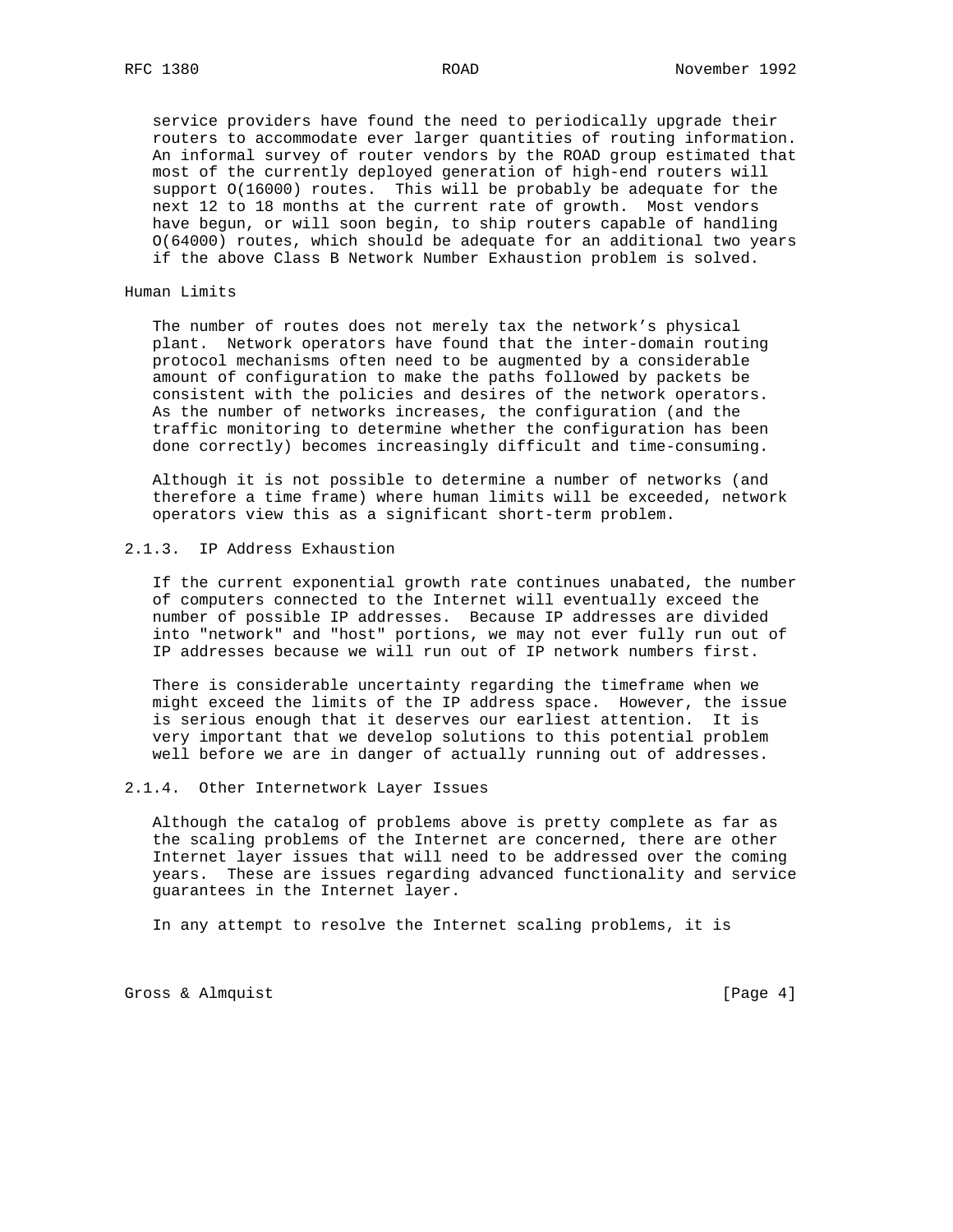important to consider how these other issues might affect the future evolution of Internet layer protocols. These issues include:

- 1) Policy-based routing
- 2) Flow control
- 3) Weak Quality-of-Service (QOS)
- 4) Service guarantees (strong QOS)
- 5) Charging

## 2.2 Possible Solutions

2.2.1. Class B Network Number Exhaustion

 A number of approaches have been suggested for how we might slow the exhaustion of the Class B IP addresses. These include:

 1) Reclaiming those Class B network numbers which have been assigned but are either unused or used by networks which are not connected to the Internet.

 2) Modifying address assignment policies to slow the assignment of Class B network numbers by assigning multiple Class C network numbers to organizations which are only a little bit to big to be accommodated by a Class C network number.

 Note: It is already the case that a Class B number is assigned only if the applicant would need more than "several" Class C networks. The value of "several" has increased over time from 1 to (currently) 32.

 3) Use the Class C address space to form aggregations of different size than the normal normal Class C addresses. Such schemes include Classless Inter-Domain Routing (CIDR) [Fuller92] and the C# scheme [Solen92].

## 2.2.2. Routing Table Explosion

 As was described earlier, there are actually two parts to this problem. They each have slightly different possible approaches:

### Hardware and Protocol Limits

 1) More thrust. We could simply recognize the fact that routers which need full Internet routing information will require large amounts of memory and processing capacity. This is at best a very short-term approach, and we will always need to face this problem in the long-term.

Gross & Almquist [Page 5]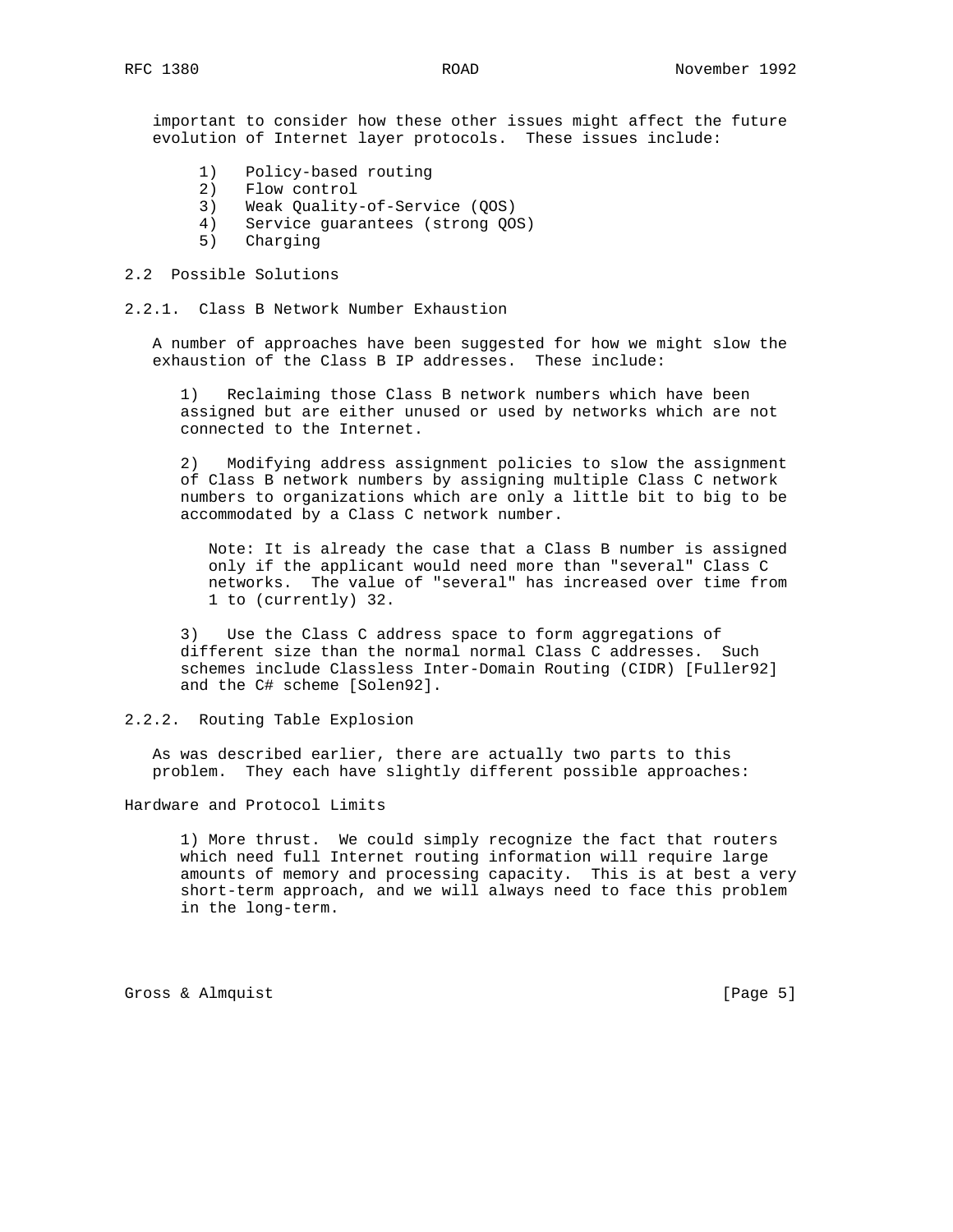2) Route servers (a variant of the "More Thrust" solution). Instead of requiring every router to store complete routing information, mechanisms could be developed to allow the tasks of computing and storing routes to be offloaded to a server. Routers would request routes from the server as needed (presumably caching to improve performance).

 3) Topology engineering. Many network providers already try to design their networks in such a way that only a few of the routers need complete routing information (the others rely on default routes to reach destinations that they don't have explicit routes to). While this is inconvenient for network operators, it is a trend which is likely to continue.

 It is also the case that network providers could further reduce the number of routers which need full routing information by accepting some amount of suboptimal routing or reducing alternate paths used for backup.

 4) Charging-based solutions. By charging for network number advertisements, it might be possible to discourage sites from connecting more networks to the Internet than they get significant value from having connected.

 5) Aggregation of routing information. It is fairly clear that in the long-term it will be necessary for addresses to be more hierarchical. This will allow routes to many networks to be collapsed into a single summary route. Therefore, an important question is whether aggregation can also be part of the short-term solution. Of the proposals to date, only CIDR could provide aggregation in the short-term. All longer-term proposals should aggregation.

## Human Limits

 1) Additional human resources. Network providers could devote additional manpower to routing management, or accept the consequences of a reduced level of routing management. This is obviously unattractive as anything other than a very short-term solution.

 2) Better tools. Network operators and router vendors could work to develop more powerful paradigms and mechanisms for routing management.

 The IETF has already undertaken some work in the areas of route filtering and route leaking.

Gross & Almquist [Page 6]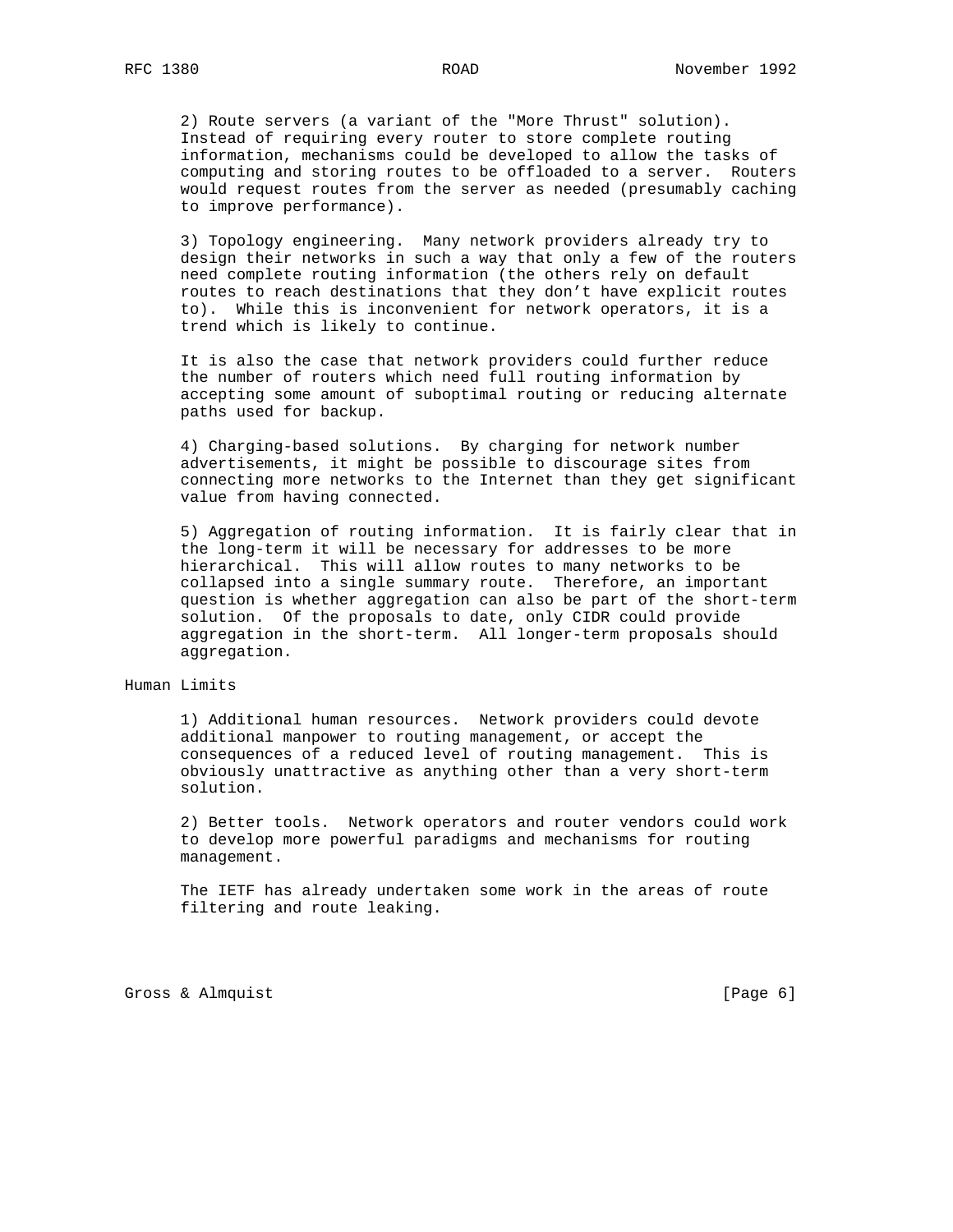# 2.2.3. IP Address Exhaustion

 The following general approaches have been suggested for dealing with the possible exhaustion of the IP address space:

 1) Protocol modifications to provide a larger address space. By enhancing IP or by transitioning to another protocol with a larger address space, we could substantially increase the number of available network numbers and addresses.

 2) Addresses which are not globally unique. Several proposed schemes have emerged whereby a host's domain name is globally unique, but its IP address would be unique only within it's local routing domain. These schemes usually involve address translating

 3) Partitioned Internet. The Internet could be partitioned into areas, such that a host's IP address would be unique only within its own area. Such schemes generally postulate application gateways to interconnect the areas. This is not unlike the approach often used to connect differing protocol families.

 4) Reclaiming network numbers. Network numbers which are not used, or are used by networks which are not connected to the Internet, could conceivably be reclaimed for general Internet use. This isn't a long-term solution, but could possibly help in the interim if for some reason address exhaustion starts to occur unexpectedly soon.

- 3. PREPARING FOR ACTION
- 3.1 The IAB Architecture Retreats

 In July 1991, the IAB held a special workshop to consider critical issues in the IP architecture (Clark91). Of particular concern were the problems related to Internet growth and scaling. The IAB felt the issues were of sufficient concern to begin organizing a special group to explore the issues and to explore possible solutions. Peter Ford (LANL) was asked to organize this effort. The IAB reconvened the architecture workshop in January 1992 to further examine these critical issues, and to meet jointly with the then-formed ROAD group (see below).

## 3.2 The Santa Fe IETF

 At the November 1991 Santa Fe IETF meeting, the BGP Working Groups independently began a concerted exploration of the issues of routing table scaling. The principal approach was to perform route aggregation by using address masks in BGP to do "supernetting"

Gross & Almquist [Page 7]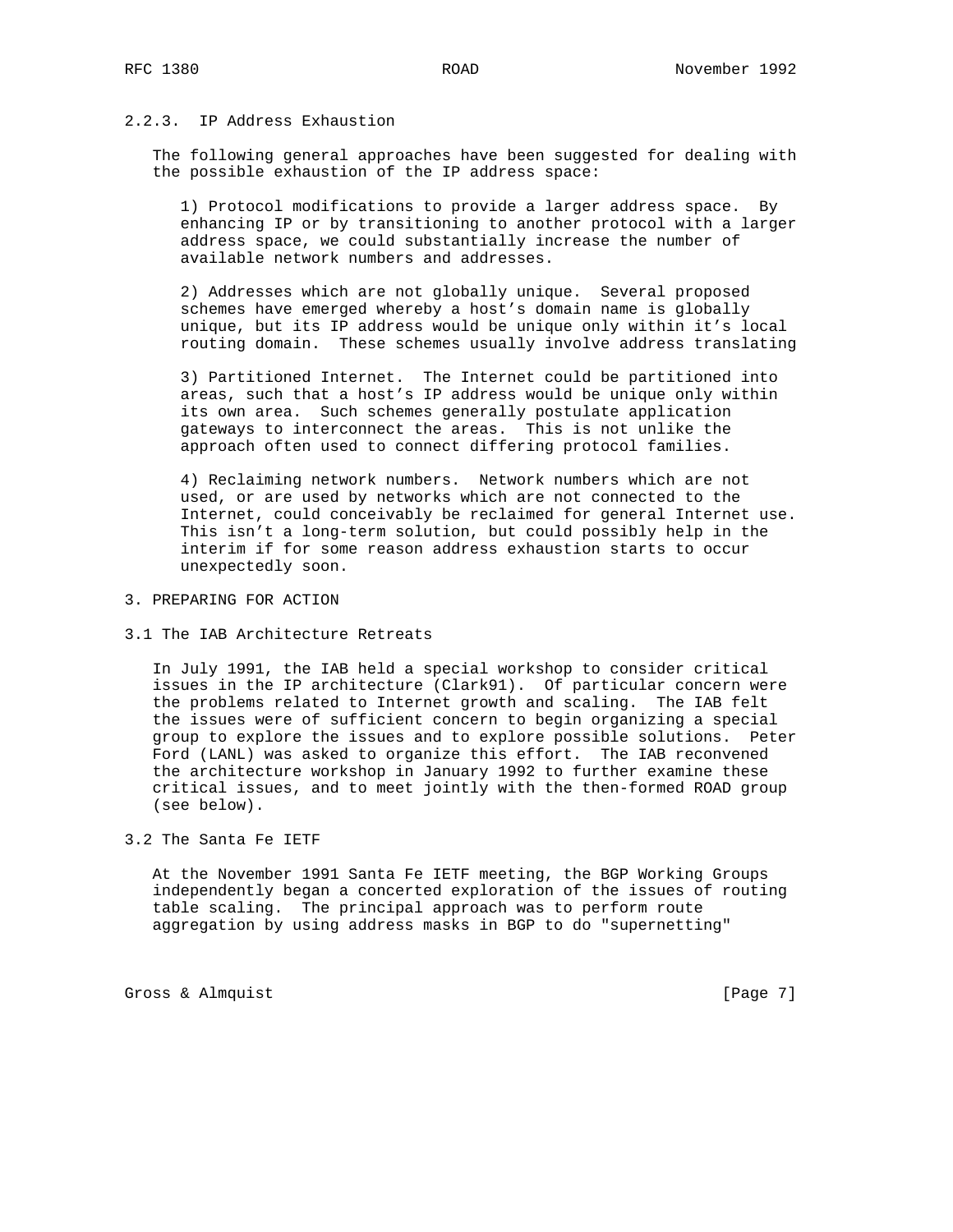(rather than "subnetting"). This approach would eventually evolve into CIDR. The BGP WG decided to form a separate subgroup, to be led by Phill Gross (ANS) to pursue this solution.

3.3 The ROAD Group and Beyond

 At the Santa Fe IETF, the initially separate IAB and BGP WG activities were combined into a special effort, named the "ROuting and ADdressing (ROAD) Group", to be co-chaired by Ford and Gross.

 The group was asked to explore possible near-term approaches for the scaling problems described in the last section, namely:

- Class B address exhaustion
- Routing table explosion
- IP address space exhaustion

 The ROAD group was asked to report back to the IETF at the San Diego IETF (March 1992). Suggested guidelines included minimizing changes to hosts, must be incrementally deployable, and must provide support for a billion networks.

 The ROAD group was not a traditional open IETF working group. It was always presumed that this was a one-time special group that would lead to the formation of other IETF WGs after its report in San Diego.

 The ROAD group held several face-face meetings between the November 1991 (Santa Fe) and March 1992 (San Diego) IETF meetings. This included several times at the Santa Fe IETF meeting, December 1991 in Reston VA, January 1992 in Boston (in conjunction with the IAB architecture workshop), and January 1992 in Arizona). There was also much discussion by electronic mail.

 The group produced numerous documents, which have variously been made available as Internet-Drafts or RFCs (see Bibliography in Appendix  $D)$ .

 As follow-up, the ROAD co-chairs reported to the IETF plenary in March 1992 in San Diego. Plus, several specific ROAD-related activities took place during the IETF meeting that week.

 The Ford/Gross presentation served as a preliminary report from the ROAD group. The basic thrust was:

 1. The Internet community needs a better way to deal with current addresses (e.g., hierarchical address assignments for routing aggregation to help slow Class B exhaustion and routing table

Gross & Almquist [Page 8]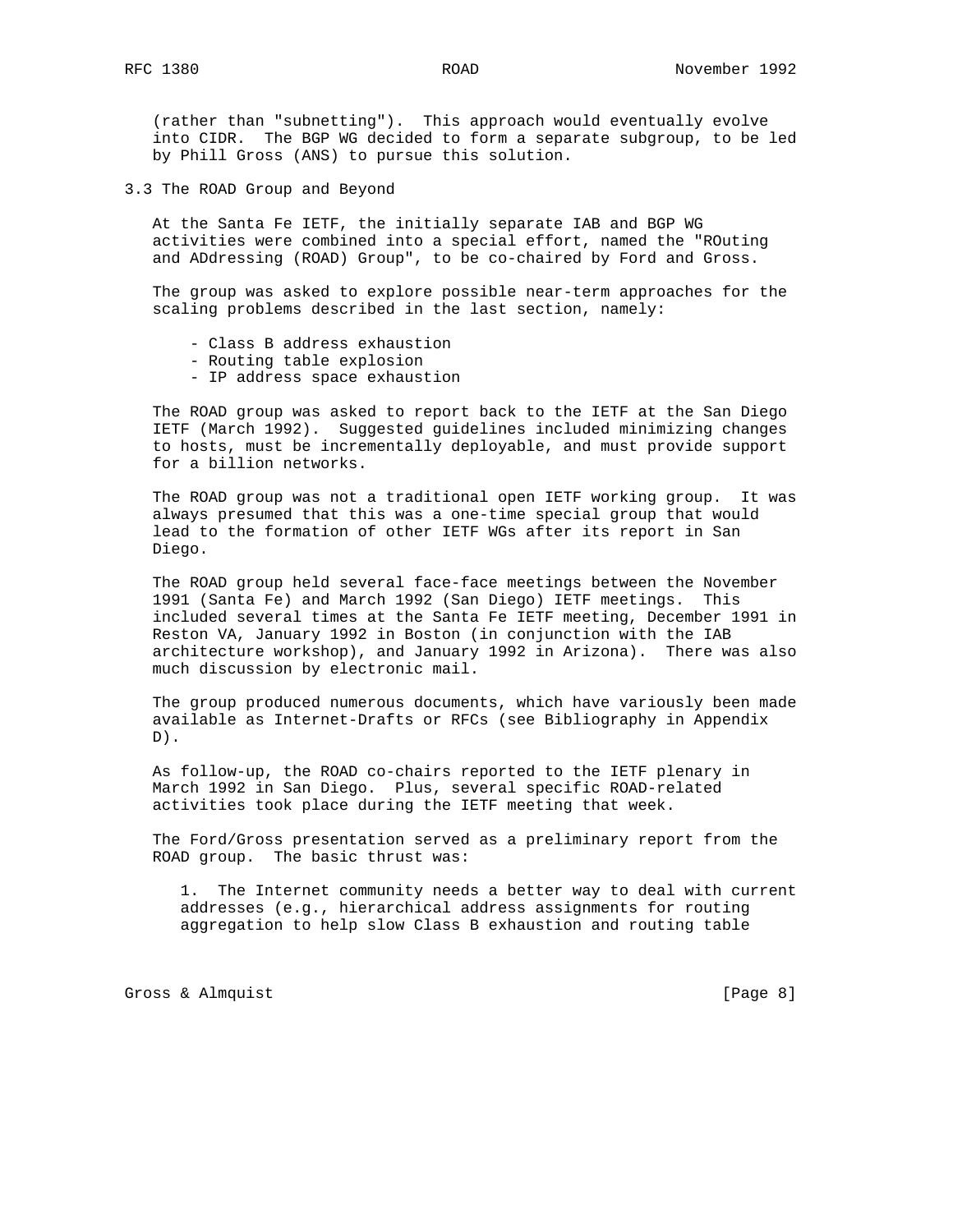explosion). Classless Inter-Domain Routing (CIDR; also called "supernetting") was recommended. CIDR calls for:

- The development of a plan for hierarchical IP address assignment for aggregation in routing,
- Enhanced "classless" Inter-domain protocols (i.e., carry address masks along with IP addresses),
- Inter-Domain routing "Usage documents" for using addressing and routing plan with the enhanced inter-domain protocols, and for interacting with IGPs.

 2. The Internet community needs bigger addresses for the Internet to stem IP address exhaustion. The ROAD group explored several approaches in some depth. Some of these approaches were discussed at the San Diego IETF. However, a final recommendation of a single approach did not emerge.

 3. The Internet community needs to focus more effort on future directions for Internet routing and advanced Internet layer features.

Other ROAD-related activities at the San Diego IETF meeting included:

 - Monday, 8:00 - 9:00 am, Report from the ROAD group on "Internet Routing and Addressing Considerations",

 - Monday, 9:30-12:00pm, Geographical Addressing and Routing (during NOOP WG session),

 - Monday, 1:30-3:30pm, Preliminary discussion of a CIDR routing and addressing plan (during ORAD session),

 - Tuesday, 1:30-6:00pm, Internet Routing and Addressing BOF (to discuss ROAD results and to explore approaches for bigger Internet address space),

 - Wednesday, 1:30-3:30pm, CIDR Supernetting BOF (joint with BGP WG),

 - Thursday, 4:00-6:00pm, Summary of ROAD activities in San Diego followed by open plenary discussion.

 The slides for the Monday presentation (Ford92), slides for the Thursday summary (and notes in the Chair's message) (Gross92), and notes for the other sessions are contained in the Proceedings of the Twenty-Third IETF (San Diego).

Gross & Almquist [Page 9]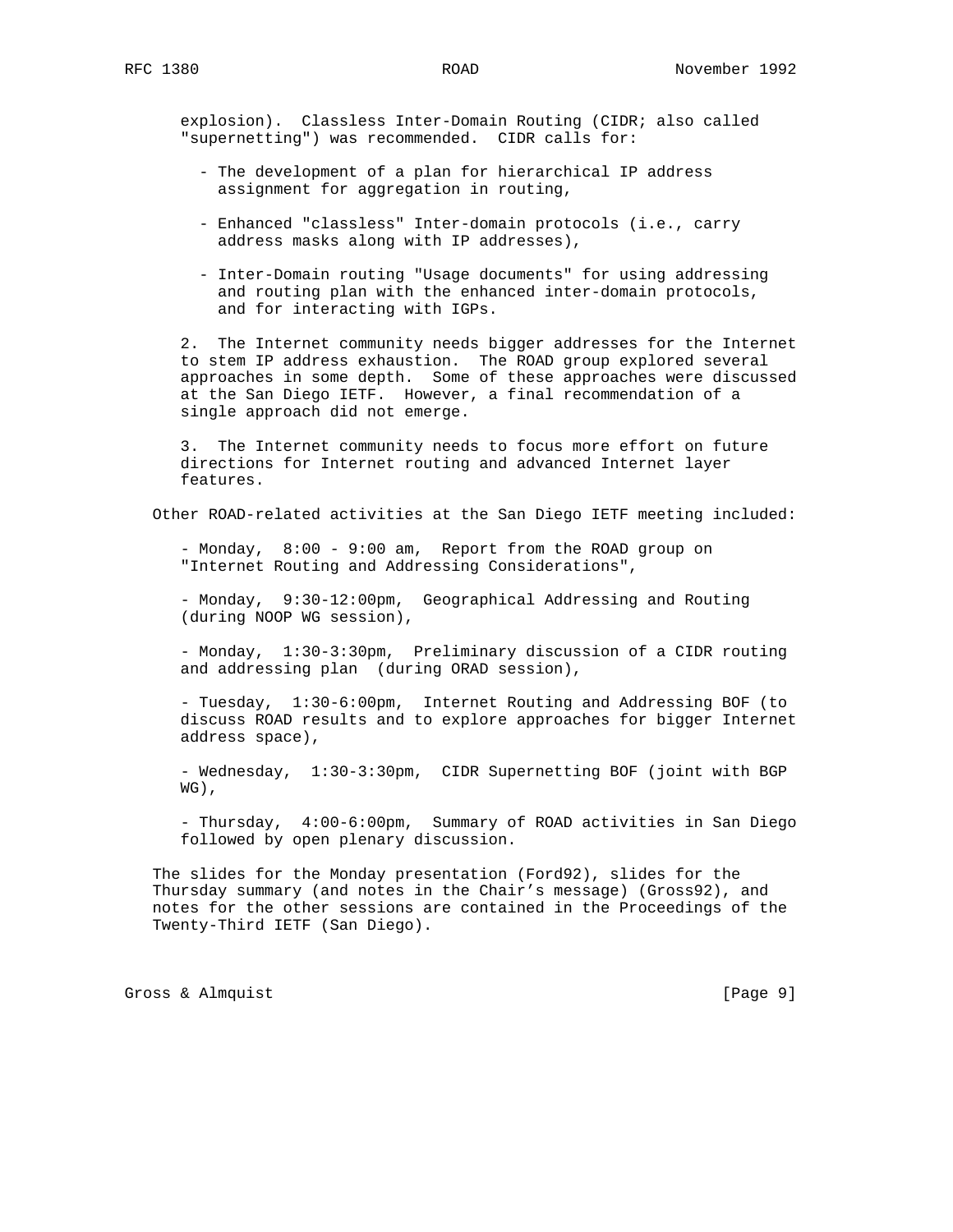# 4. SETTING DIRECTIONS FOR THE IETF

#### 4.1 The Need For Interim Solutions

 Solutions to the problems of advanced Internet layer functionality are far from being well understood. While we should certainly encourage research in these areas, it is premature to start an engineering effort for an Internet layer which would solve not only the scaling problems but also those other issues.

 Plus, most approaches to the problem of IP address space exhaustion involve changes to the Internet layer. Such approaches mean changes changes to host software that will require us to face the very difficult transition of a large installed base.

 It is therefore not likely that we can (a) develop a single solution for the near-term scaling problems that will (b) also solve the longer-term problems of advanced Internet-layer functionality, that we can (c) choose, implement and deploy before the nearer-term problems of Class B exhaustion or routing table explosion confront us.

 This line of reasoning leads to the inevitable conclusion that we will need to make major enhancements to IP in (at least) two stages.

 Therefore, we will consider interim measures to deal with Class B address exhaustion and routing table explosion (together), and to deal with IP address exhaustion (separately).

 We will also suggest that the possible relation between these nearer term measures and work toward advanced Internet layer functionality should be made an important consideration.

## 4.2 The Proposed Phases

 The IESG recommends that we divide the overall course of action into several phases. For lack of a better vocabulary, we will term these "immediate", "short-term", mid-term", and "long-term" phases. But, as the ROAD group pointed out, we should start all the phases immediately. We cannot afford to act on these phases consecutively!

In brief, the phases are:

 - "Immediate". These are configuration and engineering actions that can take place immediately without protocol design, development, or deployment. There are a number of actions that can begin immediately. Although none of these will solve any of the problems, they can help slow the onset of the problems.

Gross & Almquist [Page 10]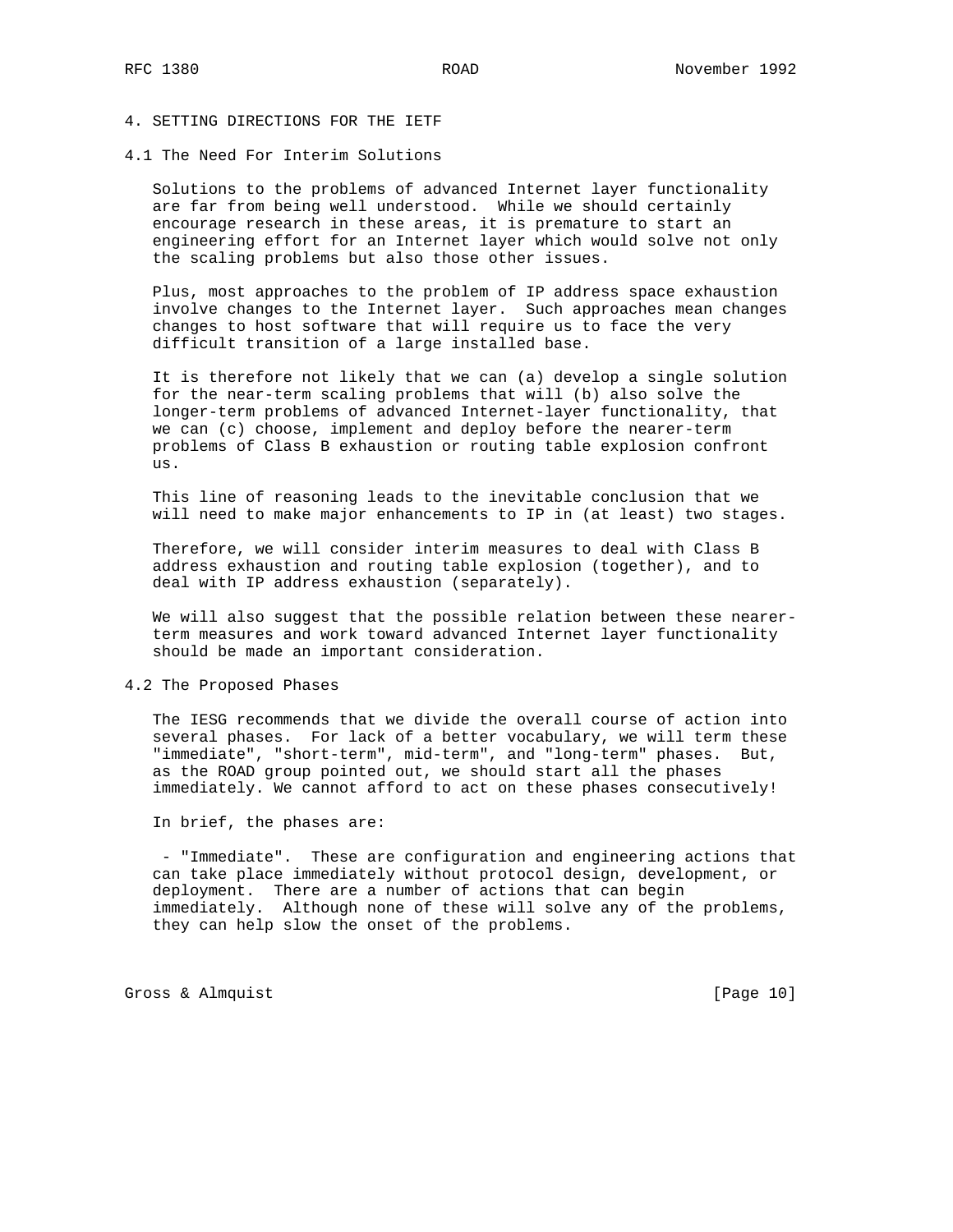The IESG specifically endorses:

- 1) the need for more conservative address assignment policies,
- 2) alignment of new address assignment policies with any new aggregation schemes,
- 3) efforts to reclaim unused Class B addresses,
- 4) installation of more powerful routers by network operators at key points in the Internet, and
- 5) careful attention to topology engineering.

 - "Short-term". Actions in this phase are aimed at dealing with Class B exhaustion and routing table explosion. These problems are deemed to be quite pressing and to need solutions well before the IP address exhaustion problem needs to be or could be solved. In this timeframe, changes to hosts can \*not\* be considered.

 - "Mid-term". In the mid-term, the issue of IP address exhaustion must be solved. This is the most fundamental problem facing the IP architecture. Depending on the expected timeframe, changes to host software could be considered. Note: whatever approach is taken, it must also deal with the routing table explosion. If it does not, then we will simply be forced to deal with that problem again, but in a larger address space.

 - "Long-term". Taking a broader view, the IESG feels that advanced Internet layer functionality, like QOS support and resource reservation, will be crucial to the long-term success of the Internet architecture.

 Therefore, planning for advanced Internet layer functionality should play a key role in our choice of mid-term solutions.

In particular, we need to keep several things in mind:

 1) The long-term solution will require replacement and/or extension of the Internet layer. This will be a significant trauma for vendors, operators, and for users. Therefore, it is particularly important that we either minimize the trauma involved in deploying the sort-and mid-term solutions, or we need to assure that the short- and mid-term solutions will provide a smooth transition path for the long-term solutions.

 2) The long-term solution will likely require globally unique endpoint identifiers with an hierarchical structure to aid routing. Any effort to define hierarchy and assignment mechanisms for short- or mid-term solutions would, if done well, probably have long-term usefulness, even if the long-term solution uses

Gross & Almquist [Page 11]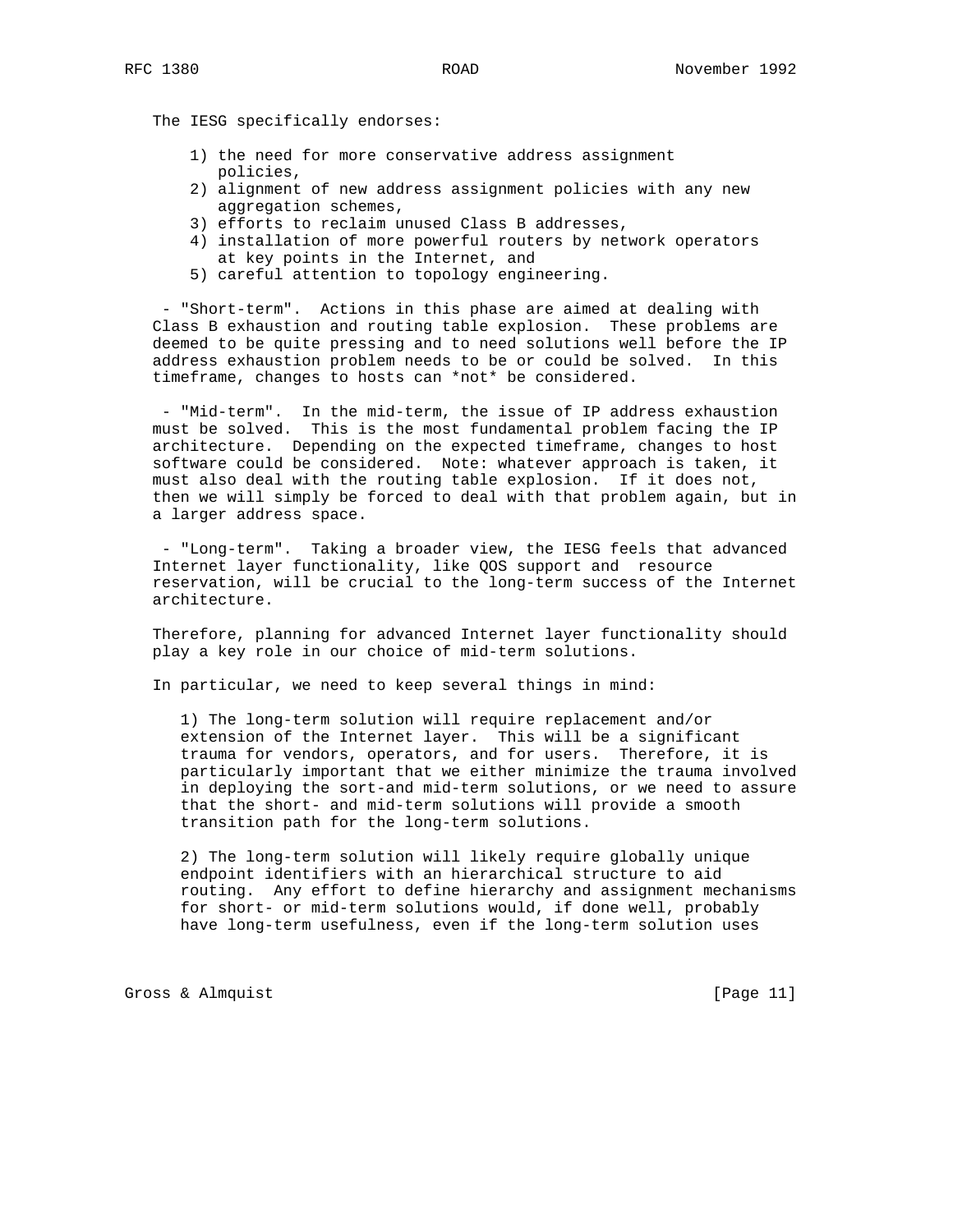radically different message formats.

 3) To some extent, development and deployment of the interim measures will divert resources away from other important projects, including the development of the long-term solution. This diversion should be carefully considered when choosing which interim measures to pursue.

4.3 A Solution For Routing Table Explosion -- CIDR

 The IESG accepted ROAD's endorsement of CIDR [Fuller92]. CIDR solves the routing table explosion problem (for the current IP addressing scheme), makes the Class B exhaustion problem less important, and buys time for the crucial address exhaustion problem.

 The IESG felt that other alternatives (e.g., C#, see Solen92) did not provide both routing table aggregation and Class B conservation at comparable effort.

 CIDR will require policy changes, protocol specification changes, implementation, and deployment of new router software, but it does not call for changes to host software.

 The IESG recommends the following course of action to pursue CIDR in the IETF:

a. Adopt the CIDR model described in Fuller92.

b. Develop a plan for "IP Address Assignment Guidelines".

 The IESG considered the creation of an addressing plan to be an operational issue. Therefore, the IESG asked Bernhard Stockman (IESG Operational Requirements Area Co-Director) to lead an effort to develop such a plan. Bernhard Stockman is in a position to bring important international input (Stockman92) into this effort because he is a key player in RIPE and EBONE and he is a co-chair of the Intercontinental Engineering Planning Group (IEPG).

 A specific proposal [Gerich92] has now emerged. [Gerich92] incorporates the views of the IETF, RIPE, IEPG, and the Federal Engineering Planning group (FEPG).

c. Pursue CIDR extensions to BGP in the BGP WG.

 This activity stated at the San Diego IETF meeting. A new BGP specification, BGP4, incorporating the CIDR extensions, is now available for public comment [Rekhter92a].

Gross & Almquist [Page 12]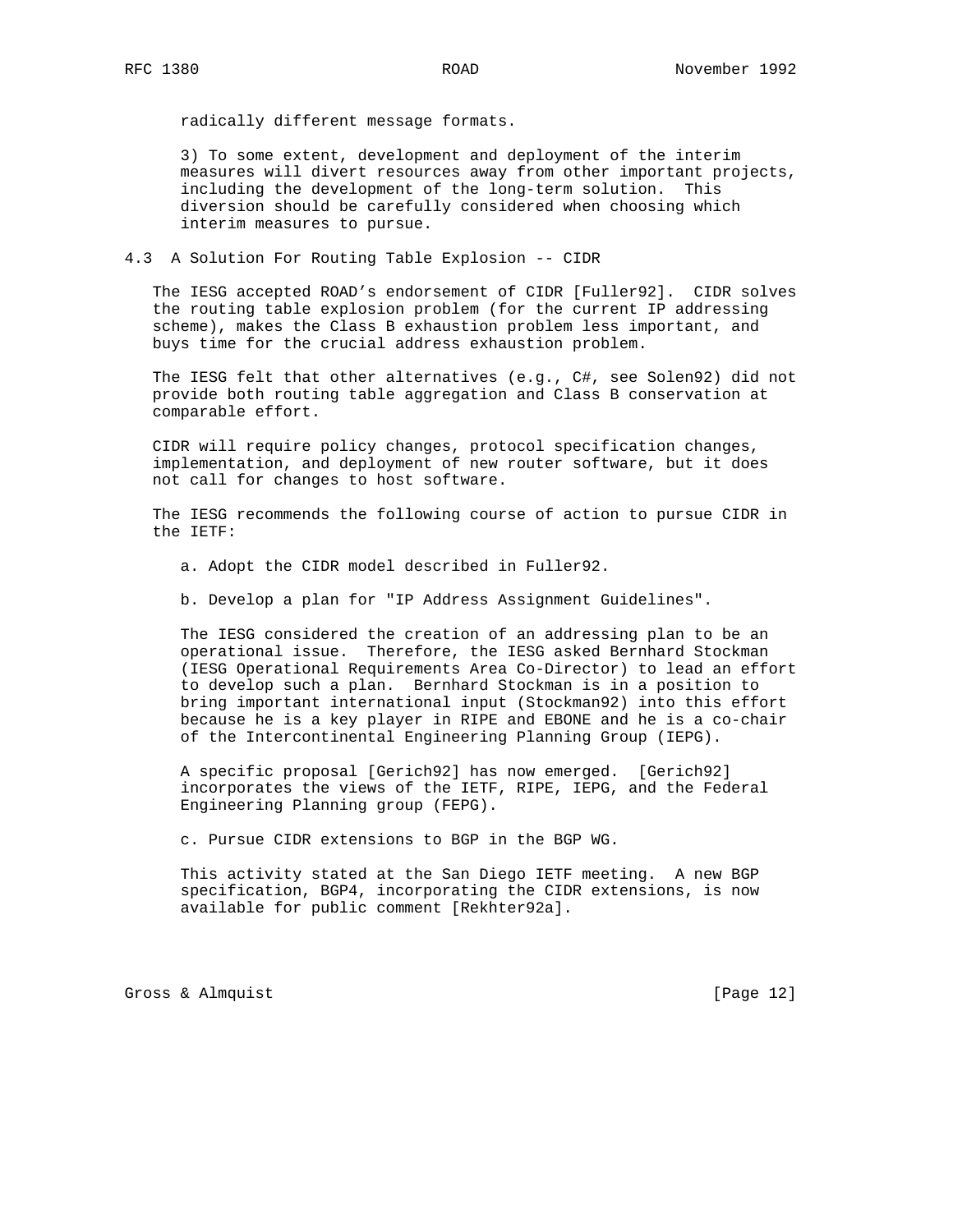d. Form a new WG to consider CIDR-related extensions to IDRP (e.g., specify how run IDRP for IP inter-domain routing).

 e. Give careful consideration to how CIDR will be deployed in the Internet.

 This includes issues such as how to maintain address aggregation across non-CIDR domains and how CIDR and various IGPs will need to interact. Depending on the status of the combined CIDR activities, the IESG may recommend forming a "CIDR Deployment WG", along the same lines as the current BGP Deployment WG.

4.4 Regarding "Bigger Internet Addresses"

 In April-May 1992, the IESG reviewed the various approaches emerging from the ROAD group activities -- e.g., "Simple CLNP" [Callon92a], "IP Encaps" [Hinden92], "CNAT" [Callon92b], and "Nimrod" [Chiappa91].

 (Note: These were the only proposals under serious consideration in this time period. Other proposals, namely "The P Internet Protocol (PIP)" [Tsuchiya92b] and "The Simple Internet Protocol (SIP)" [Deering92] have since been proposed. Following the San Diego IETF deliberations in March, "Simple CLNP" evolved into "TCP and UDP with Bigger Addresses (TUBA)", and "IP Encaps" evolved into "IP Address Encapsulation (IPAE)" [Hinden92].)

 The "Simple CLNP" approach perhaps initially enjoyed more support than other approaches.

 However, the consensus view in the IESG was that the full impact of transition to "Simple CLNP" (or to any of the proposed approaches) had not yet been explored in sufficient detail to make a final recommendation possible at this time.

The feeling in the IESG was that such important issues as

- impact on operational infrastructure,
- impact on current protocols (e.g., checksum computation in TCP and UDP under any new IP-level protocol),
- deployment of new routing protocols,
- assignment of new addresses,
- impact on performance,
- ownership of change control
- effect of supporting new protocols, such as for address resolution,
- effect on network management and security, and
- the costs to network operators and network users who must

Gross & Almquist [Page 13]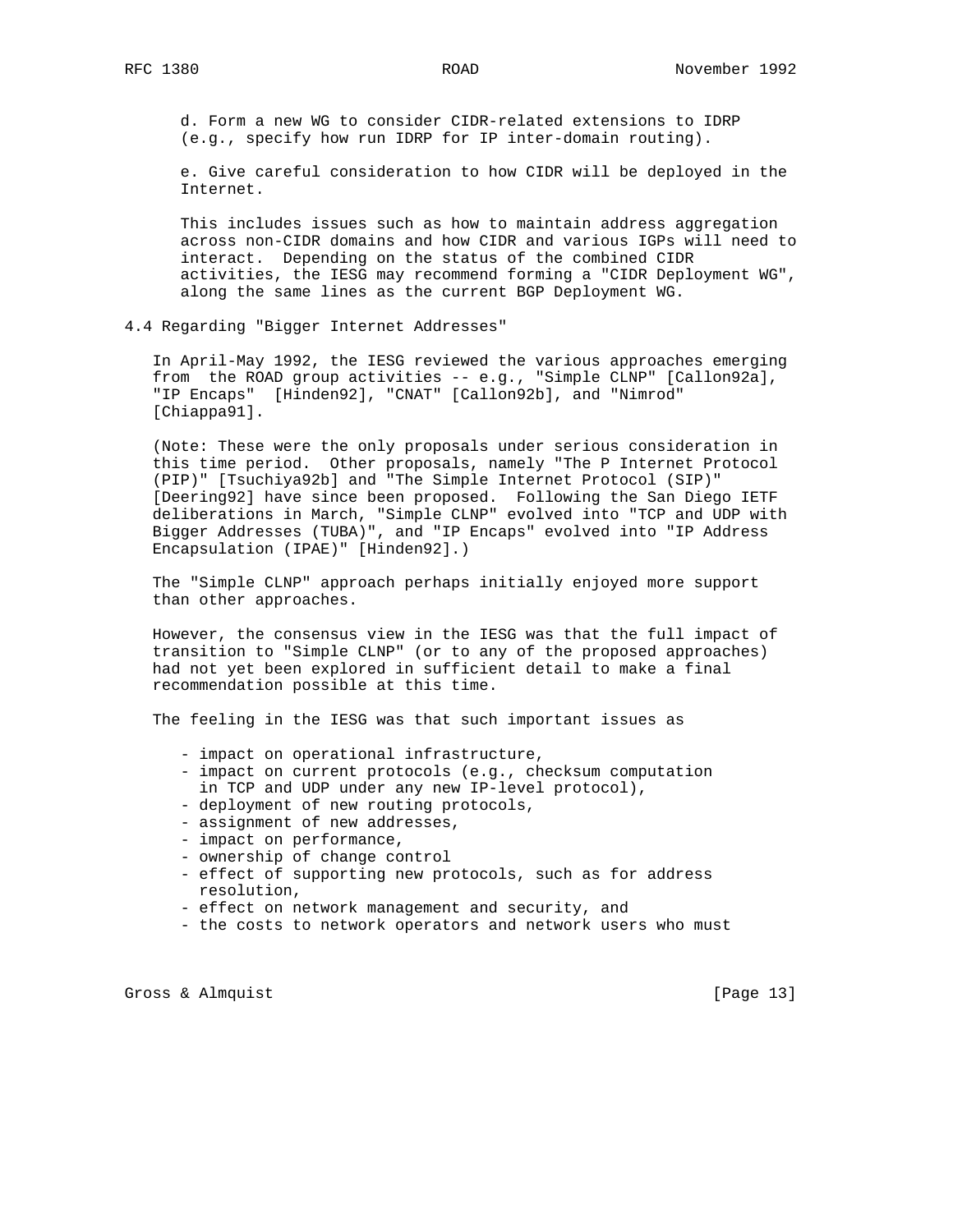be trained in the architecture and specifics of any new protocols needed to be explored in more depth before a decision of this magnitude should be made.

At first the question seemed to be one of timing.

 At the risk of oversimplifying some very wide ranging discussions, many in the IESG felt that if a decision had to be made \*immediately\*, then "Simple CLNP" might be their choice. However, they would feel much more comfortable if more detailed information was part of the decision.

 The IESG felt there needed to be an open and thorough evaluation of any proposed new routing and addressing architecture. The Internet community must have a thorough understanding of the impact of changing from the current IP architecture to a new one. The community needs to be confident that we all understand which approach has the most benefits for long-term internet growth and evolution, and the least impact on the current Internet.

 The IESG considered what additional information and criteria were needed to choose between alternative approaches. We also considered the time needed for gathering this additional information and the amount of time remaining before it was absolutely imperative to make this decision (i.e., how much time do we have before we are in danger of running out of IP addresses \*before\* we could deploy a new architecture?).

 This led the IESG to propose a specific set of selection criteria and information, and specific milestones and timetable for the decision.

 The next section describes the milestones and timetable for choosing the approach for bigger Internet addresses.

 The selection criteria referenced in the milestones are contained in Appendix B.

4.5 Milestones And Timetable For Making a Recommendation for "Bigger Internet Addresses"

 In June, the IESG recommended that a call for proposals be made, with initial activities to begin at the July IETF in Boston, and with a strict timetable for reaching a recommendation coming out of the November IETF meeting [Gross92a].

 Eventually, the call for proposals was made at the July meeting itself.

Gross & Almquist [Page 14]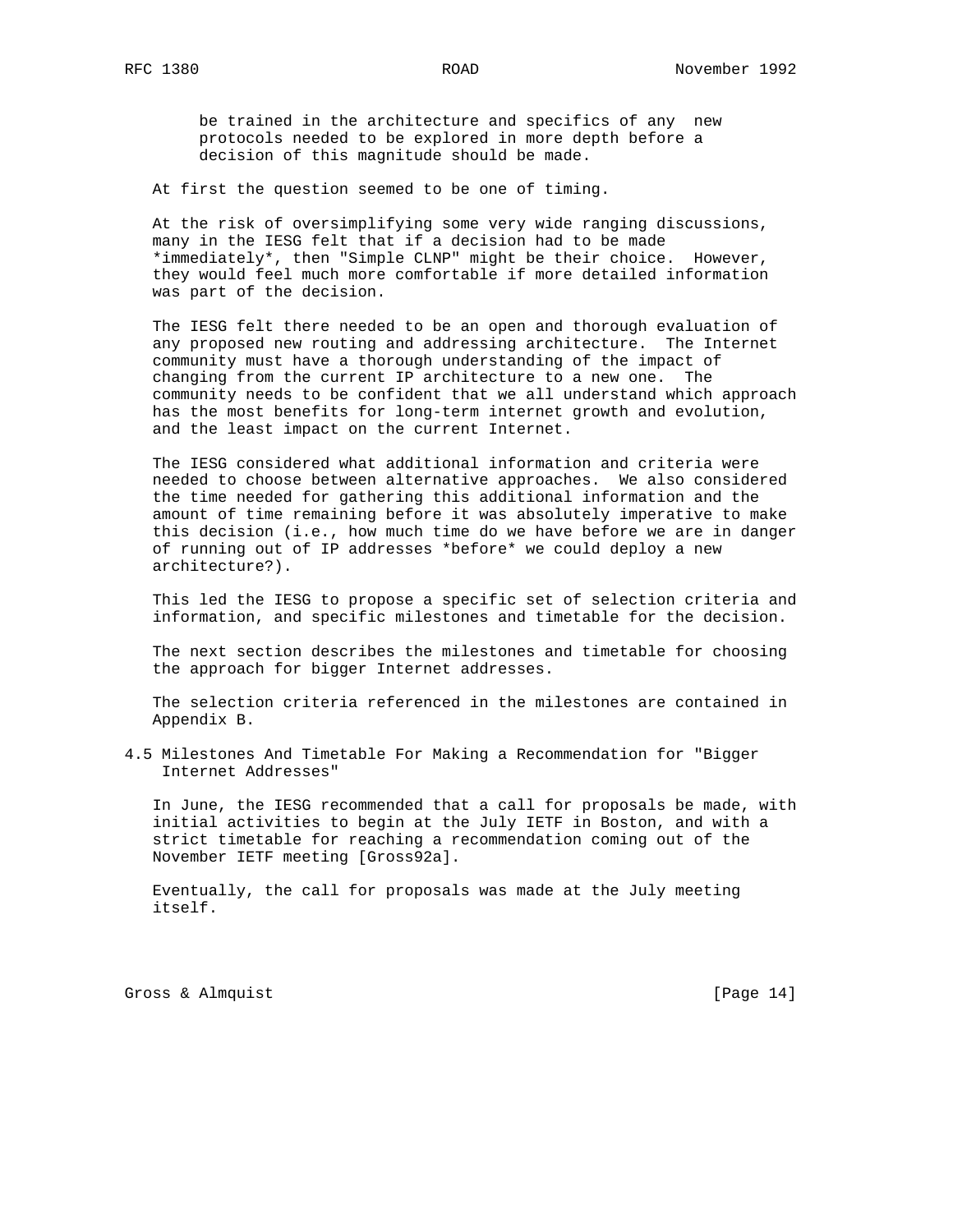A working group will be formed for each proposed approach. The charter of each WG will be to explore the criteria described in Appendix B and to develop a detailed plan for IESG consideration.

 The WGs will be asked to submit an Internet-Draft prior to the November 1992 IETF, and to make presentations at the November IETF. The IESG and the IETF will review all submitted proposals and then the IESG will make a recommendation to the IAB following the November 1992 IETF meeting.

 Therefore, the milestones and timetable for the IESG to reach a recommendation on bigger Internet addresses are:

 July 1992 -- Issue a call for proposals at the Boston IETF meeting to form working groups to explore separate approaches for bigger Internet addresses.

 August-November 1992 -- Proposed WGs submit charters, create discussion lists, and begin their deliberations by email and/or face- to-face meetings. Redistribute the IESG recommendation (i.e., this memo). Public review, discussion, and modification as appropriate of the "selection criteria" in Appendix B.

 October 1992 -- By the end of October, each WG will be required to submit a written description of the approach and how the criteria are satisfied. This is to insure that these documents are distributed as Internet-Drafts for public review well before the November IETF meeting.

 November 1992 -- Each WG will be given an opportunity to present its findings in detail at the November 1992 IETF meeting. Based on the written documents, the presentations, and public discussions (by email and at the IETF), the IESG will forward a recommendation to the IAB after the November IETF meeting.

## 5. SUMMARY

 The problems of Internet scaling and address exhaustion are fundamentally important to the continued health of the global Internet, and to the long-term success of such programs as the U.S. NREN and the European EBONE. Finding and embarking on a course of action is critical. However, the problem is so important that we need a deep understanding of the information and criteria described in Appendix B before a decision is made.

 With this memo, the IESG re-affirms its earlier recommendation to the IAB that (a) we move CIDR forward in the IETF as described in section 4.3, and (b) that we encourage the exploration of other proposals for

Gross & Almquist [Page 15]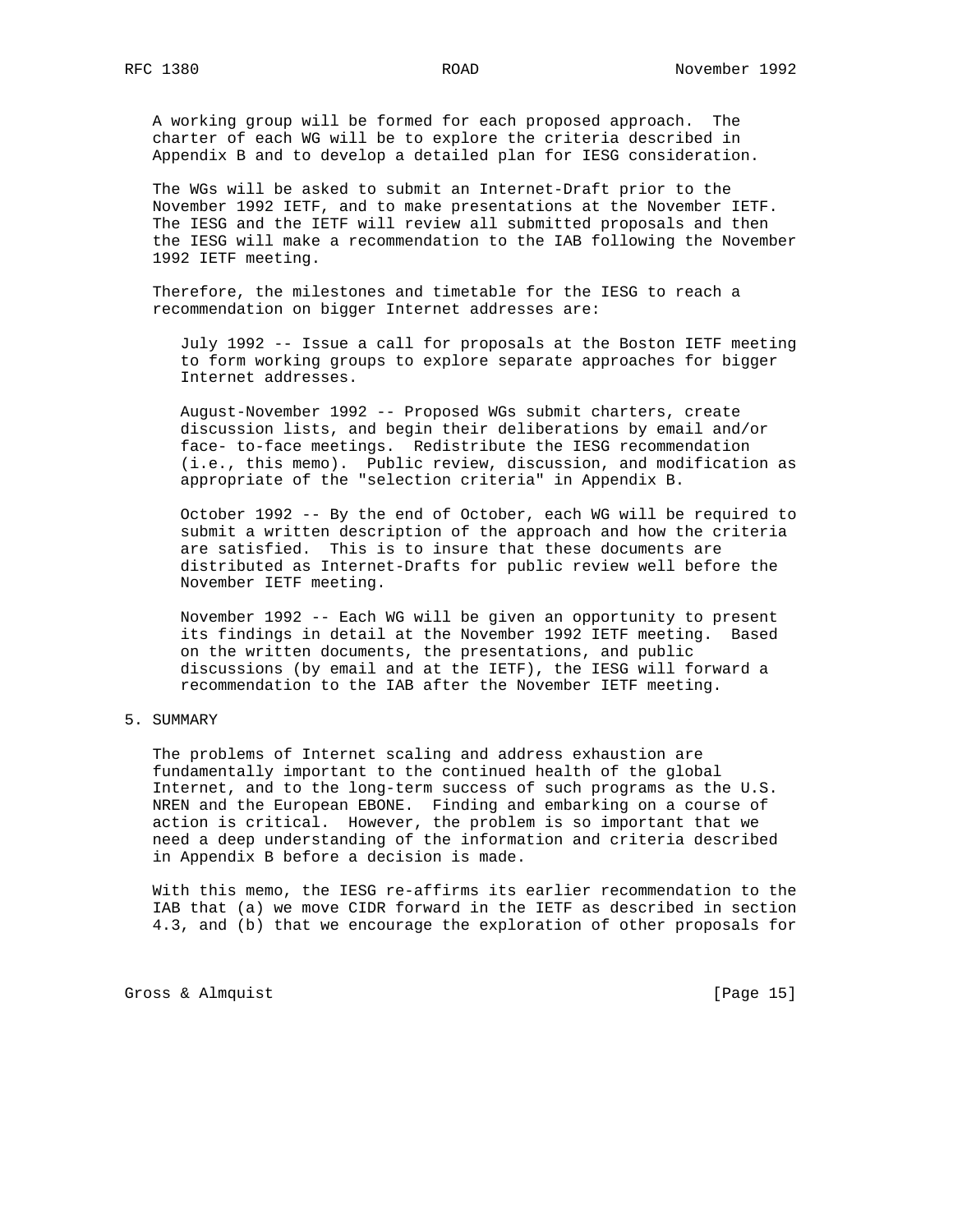a bigger Internet address space according to the timetable in section 4.5.

Appendix A. FOR MORE INFORMATION

 To become better acquainted with the issues and/or to follow the progress of these activities:

- Please see the documents in the Bibliography below.
- Join the Big-Internet mailing list where the general issues are discussed (big-internet-request@munnari.oz.au).
- Any new WG formed will have an open mailing list. Please feel free to join each as they are announced on the IETF mailing list. The current lists are:

| PTP:  | pip-request@thumper.bellcore.com      |
|-------|---------------------------------------|
| TUBA: | tuba-request@lanl.qov                 |
| TPAE: | ip-encaps-request@sunroof.eng.sun.com |
| STP:  | sip-request@caldera.usc.edu           |

 - Attend the November IETF in Washington D.C. (where the WGs will report and the IESG recommendation will begin formulating its recommendation to the IAB).

Note: In order to receive announcements of:

- future IETF meetings and agenda,
- new IETF working groups, and
- the posting of Internet-Drafts and RFCs,

 please send a request to join the IETF-Announcement mailing list (ietf-announce-request@nri.reston.va.us).

Appendix B. INFORMATION AND SELECTION CRITERIA FOR "BIGGER INTERNET ADDRESSES"

 This section describes the information and criteria which the IESG felt that any new routing and addressing proposal should supply. As the community has a chance to comment on these criteria, and as the IESG gets a better understanding of the issues relating to selection of a new routing and addressing architecture, this section may be revised and published in a separate document.

 It is expected that every proposal submitted for consideration should address each item below on an point-by-point basis.

Gross & Almquist [Page 16]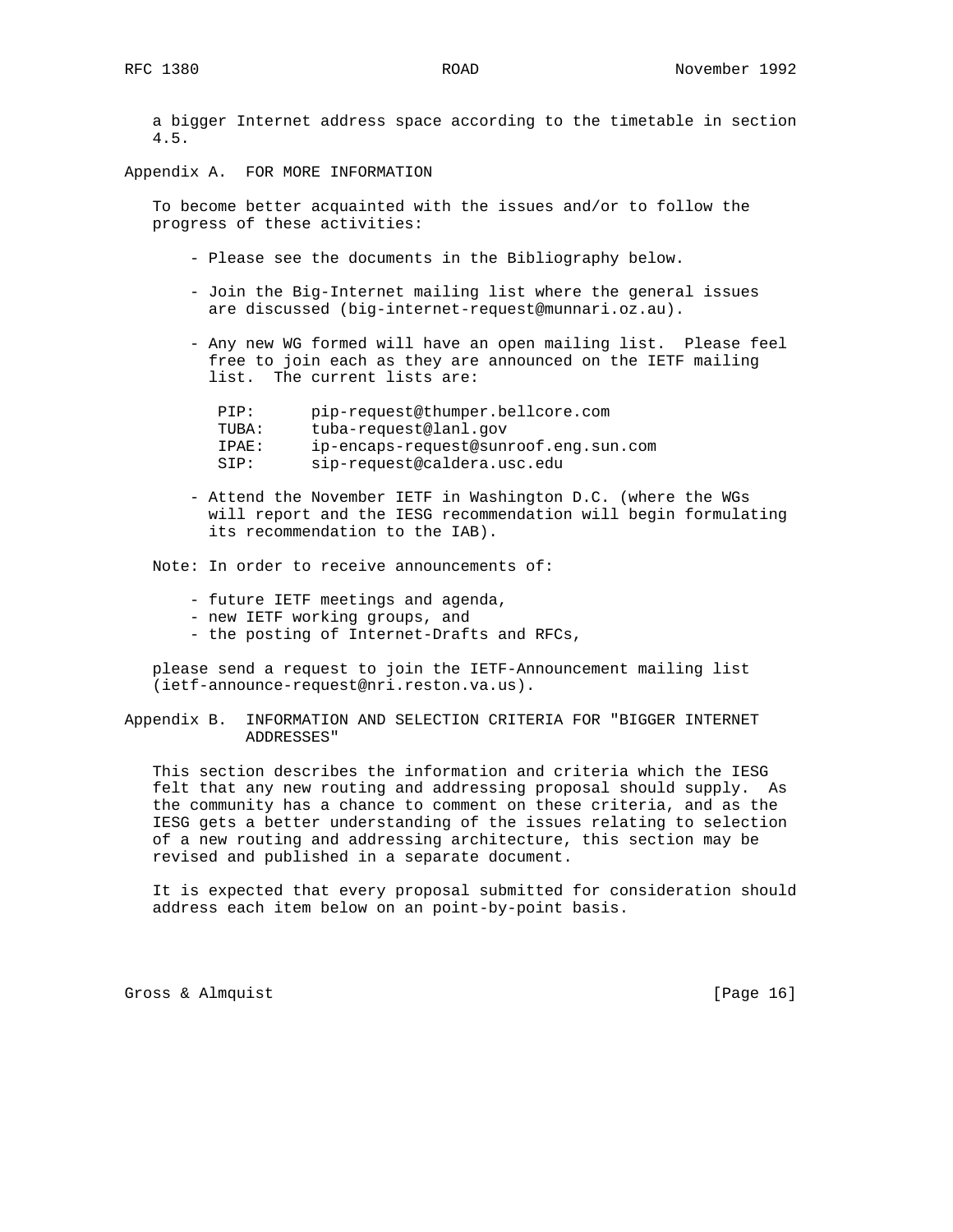### B.1 Description of the Proposed Scheme

 A complete description of the proposed routing and addressing architecture should be supplied. This should be at the level of detail where the functionality and complexity of the scheme can be clearly understood. It should describe how the proposal solves the basic problems of IP address exhaustion and router resource overload.

#### B.2 Changes Required

 All changes to existing protocols should be documented and new protocols which need to be developed and/or deployed should be specified and described. This should enumerate all protocols which are not currently in widespread operational deployment in the Internet.

 Changes should also be grouped by the devices and/or functions they affect. This should include at least the following:

- Protocol changes in hosts
- Protocol changes in exterior router
- Protocol changes in interior router
- Security and Authentication Changes
- Domain name system changes
- Network management changes
- Changes required to operations tools (e.g., ping, trace route, etc.)
- Changes to operational and administration procedures

 The changes should also include if hosts and routers have their current IP addresses changed.

 The impact and changes to the existing set of TCP/IP protocols should be described. This should include at a minimum:

- IP
- ICMP
- DNS
- ARP/RARP
- TCP
- UDP
- FTP
- RPC
- SNMP

 The impact on protocols which use IP addresses as data should be specifically addressed.

Gross & Almquist [Page 17]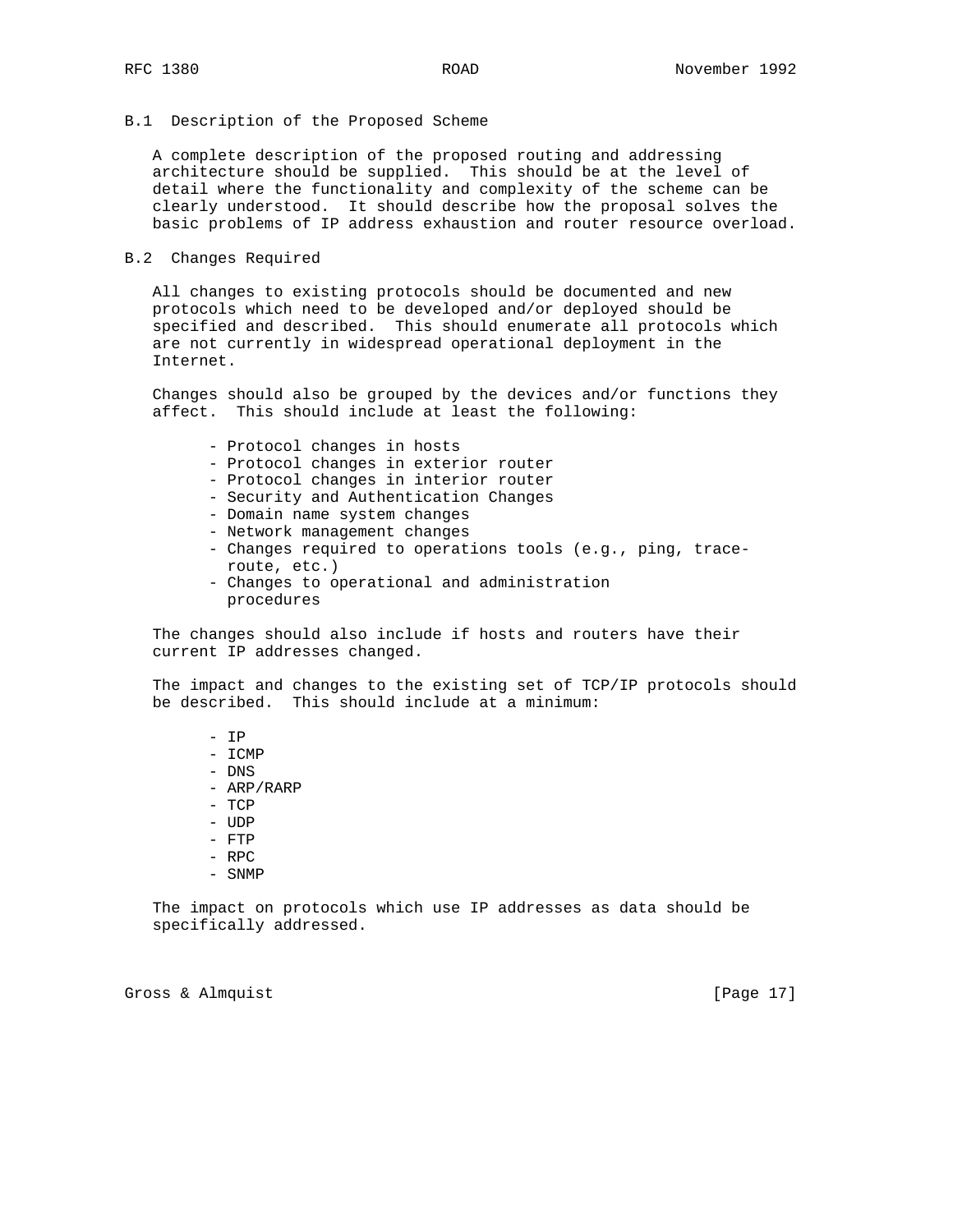### B.3 Implementation Experience

 A description of implementation experience with the proposal should be supplied. This should include the how much of the proposal was implemented and hard it was to implement. If it was implemented by modifying existing code, the extent of the modifications should be described.

### B.4 Large Internet Support

 The proposal should describe how it will scale to support a large internet of a billion networks. It should describe how the proposed routing and addressing architecture will work to support an internet of this size. This should include, as appropriate, a description of the routing hierarchy, how the routing and addressing will be organized, how different layers of the routing interact (e.g., interior and exterior, or L1, L2, L3, etc.), and relationship between addressing and routing.

 The addressing proposed should include a description of how addresses will be assigned, who owns the addresses (e.g., user or service provider), and whether there are restrictions in address assignment or topology.

## B.5 Syntax and semantics of names, identifiers and addresses

 Proposals should address the manner in which data sources and sinks are identified and addressed, describe how current domain names and IP addresses would be used/translated/mapped in their scheme, how proposed new identifier and address fields and semantics are used, and should describe the issues involved in administration of these id and address spaces according to their proposal. The deployment plan should address how these new semantics would be introduced and backward compatibility maintained.

 Any overlays in the syntax of these protocol structures should be clearly identified and conflicts resulting from syntactic overlay of functionality should be clearly addressed in the discussion of the impact on administrative assignment.

## B.6 Performance Impact

 The performance impact of the new routing and addressing architecture should be evaluated. It should be compared against the current state of the art with the current IP. The performance evaluation for routers and hosts should include packets-per-second and memory usage projections, and bandwidth usage for networks. Performance should be evaluated for both high speed speed and low speed lines.

Gross & Almquist [Page 18]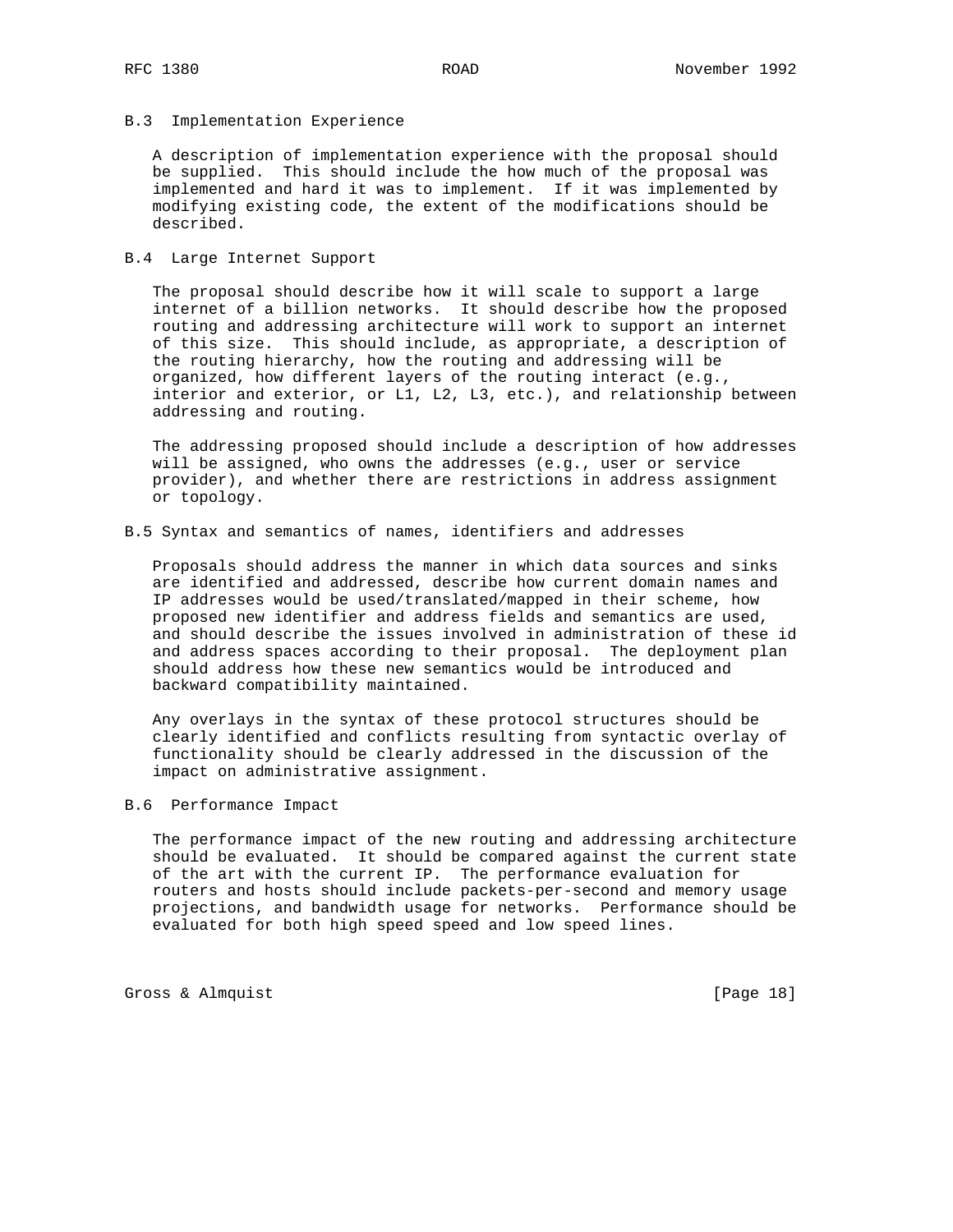Performance for routers (table size and computational load) and network bandwidth consumption should be projected based on the following projected data points:

| -Domains  | 10^3 | 10^4 | $10^{\sim}5$ | 1 በ^ 6 | 10^7        | 1 በ ^ ጸ |
|-----------|------|------|--------------|--------|-------------|---------|
| -Networks | 10^4 | 10^5 | 10^6         | 10^7   | ገ በ ^ ጸ     | 10^9    |
| -Hosts    | 10^6 | 10^7 | ገ በ ^ ጸ      | 10^9   | 10^10 10^11 |         |

B.7 Support for TCP/IP hosts than do not support the new architecture

 The proposal should describe how hosts which do not support the new architecture will be supported -- whether they receive full services and can communicate with the whole Internet, or if they will receive limited services. Also, describe if a translation service be provided between old and new hosts? If so, where will be this be done.

B.8 Effect on User Community

 The large and growing installed base of IP systems comprises people, as well as software and machines. The proposal should describe changes in understanding and procedures that are used by the people involved in internetworking. This should include new and/or changes in concepts, terminology, and organization.

B.9 Deployment Plan Description

 The proposal should include a deployment plan. It should include the steps required to deploy it. Each step should include the devices and protocols which are required to change and what benefits are derived at each step. This should also include at each step if hosts and routers are required to run the current and proposed internet protocol.

 A schedule should be included, with justification showing that the schedule is realistic.

B.10 Security Impact

 The impact on current and future security plans should be addressed. Specifically do current security mechanisms such as address and protocol port filtering work in the same manner as they do today, and what is the effect on security and authentication schemes currently under development.

## B.11 Future Evolution

The proposal should describe how it lays a foundation for solving

Gross & Almquist [Page 19]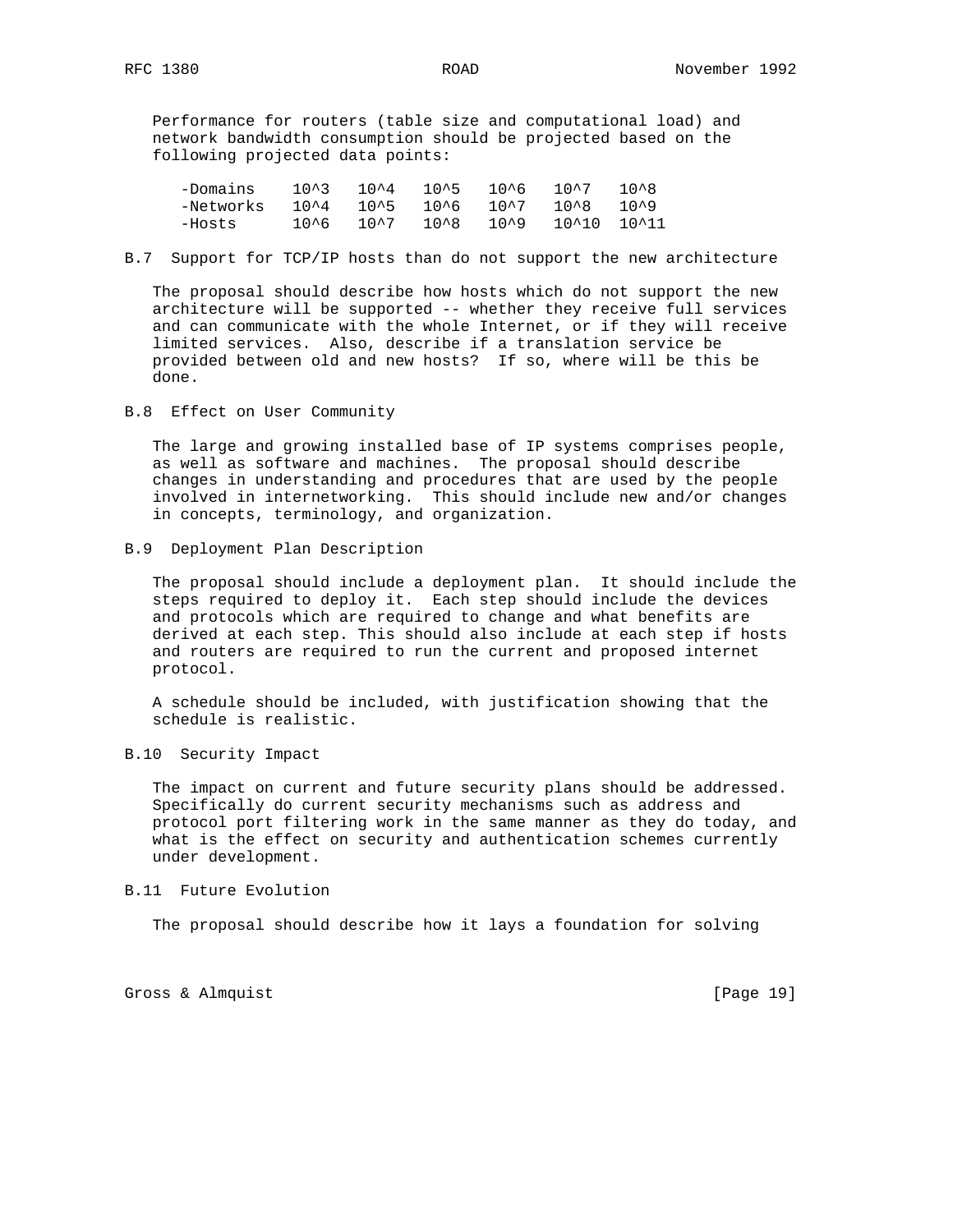emerging internet problems such as security/authentication, mobility, resource allocation, accounting, high packet rates, etc.

Appendix C. BIBLIOGRAPHY

-Documents and Information from IETF/IESG:

 [Ford92] Ford, P., and P. Gross, "Routing And Addressing Considerations", Proceedings of the Twenty-Third IETF, March 1992.

 [Gross92] Gross, P., "Chair's Message and Minutes of the Open IETF Plenary", Proceedings of the Twenty-Third IETF, March 1992.

 [Gross92a] Gross, P., "IESG Deliberations on Routing and Addressing", Electronic mail message to the Big-Internet mailing list, June 1992.

-Documents directly resulting from the ROAD group:

 [Fuller92] Fuller, V., Li, T., Yu, J., and K. Varadhan, "Supernetting: an Address Assignment and Aggregation Strategy", RFC 1338, BARRNet, cisco, Merit, OARnet, June 1992.

 [Hinden92] Hinden, B., "New Scheme for Internet Routing and Addressing (ENCAPS)", Email message to Big-Internet mailing list, March 16, 1992.

 [Callon92a] Callon, R., "TCP and UDP with Bigger Addresses (TUBA), A Simple Proposal for Internet Addressing and Routing", RFC 1347, DEC, June 1992

 [Deering92] Deering, S., "City Codes: An Alternative Scheme for OSI NSAP Allocation in the Internet", Email message to Big-Internet mailing list, January 7, 1992.

[Callon92b] CNAT

-Related Documents:

 [Hinden92b] Hinden, R., and D. Crocker, "A Proposal for IP Address Encapsulation (IPAE): A Compatible version of IP with Large Addresses", Work in Progress, June 1992.

 [Deering92b] Deering, S., "The Simple Internet Protocol", Big- Internet mailing list.

 [Stockman92] Karrenberg, D., and B. Stockman, "A Proposal for a Global Internet Addressing Scheme", Work in Progress, May 1992.

Gross & Almquist [Page 20]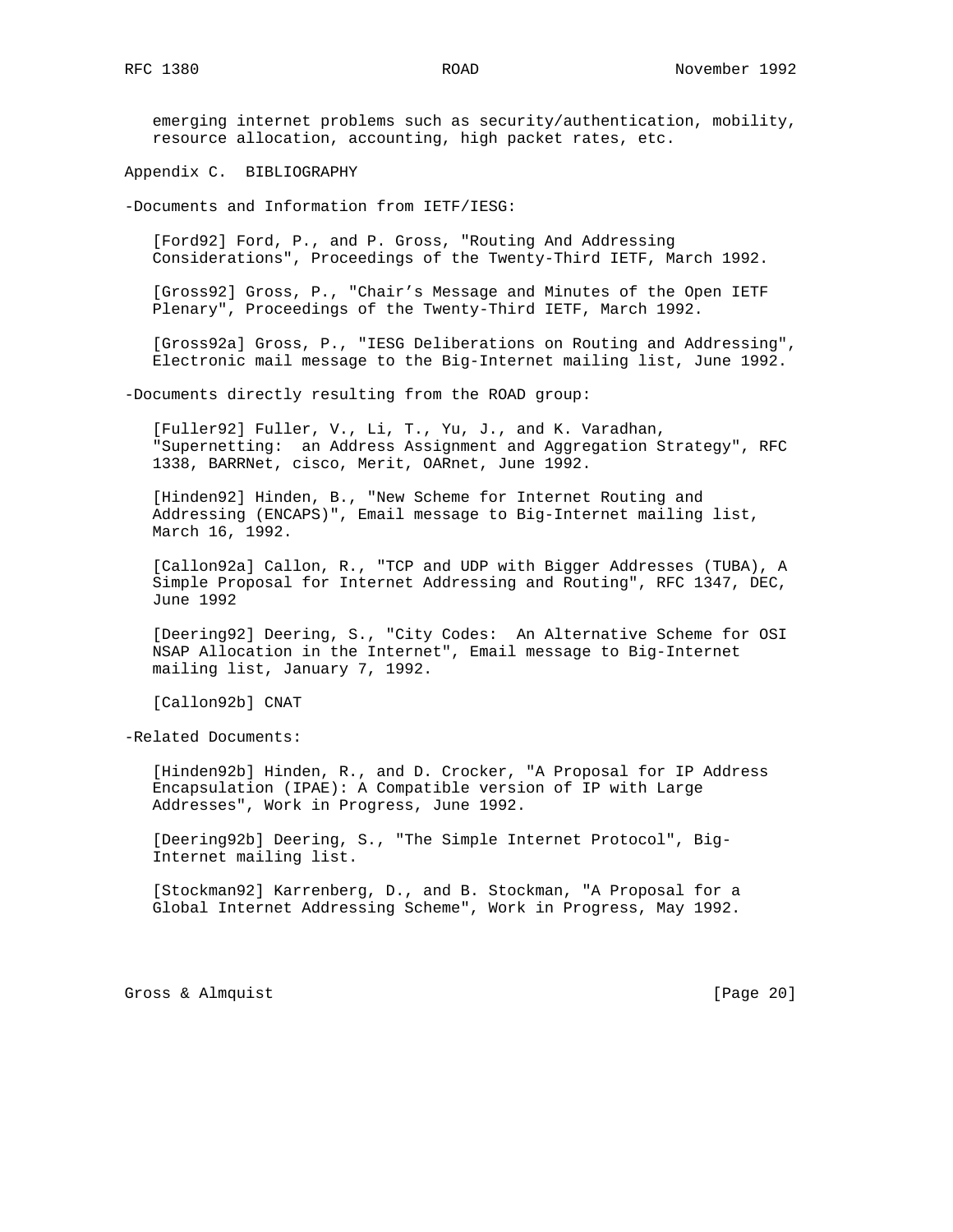[Rekhter92] Rekhter, Y., and T. Li, "Guidelines for IP Address Allocation", Work in Progress, May 1992.

 [Rekhter92b] Rekhter, Y., and T. Li, "The Border Gateway Protocol (Version 4)", Work in Progress, September 1992.

 [Rekhter92c] Rekhter, Y., and P. Gross, "Application of the Border Gateway Protocol", Work in Progress, September 1992.

 [Gerich92] Gerich, E., "Guidelines for Management of IP Address Space", RFC 1366, Merit, October 1992.

 [Solen92] Solensky, F., and F. Kastenholz, "A Revision to IP Address Classifications", Work in Progress, March 1992.

 [Wang92] Wany, Z., and J. Crowcroft, "A Two-Tier Address Structure for the Internet: A Solution to the Problem of Address Space Exhaustion", RFC 1335, University College London, May 1992.

 [Callon91] Callon, R., Gardner, E., and R. Colella, "Guidelines for OSI NSAP Allocation in the Internet", RFC 1237, NIST, Mitre, DEC, July 1991.

 [Tsuchiya92a] Tsuchiya, P., "The IP Network Address Translator (NAT): Preliminary Design", Work in Progress, April 1991.

 [Tsuchiya92b] Tsuchiya, P., "The 'P' Internet Protocol", Work in Progress, May 1992.

 [Chiappa91] Chiappa, J., "A New IP Routing and Addressing Architecture", Work in Progress, July 1991.

[Clark91] Clark, D., Chapin, L., Cerf, V., Braden, R., and R. Hobby, "Towards the Future Internet Architecture", RFC 1287, MIT, BBN, CNRI, ISI, UCDavis, December 1991.

Security Considerations

Security issues are discussed in sections 4.4, B.2, B.10, and B.11.

Gross & Almquist [Page 21]